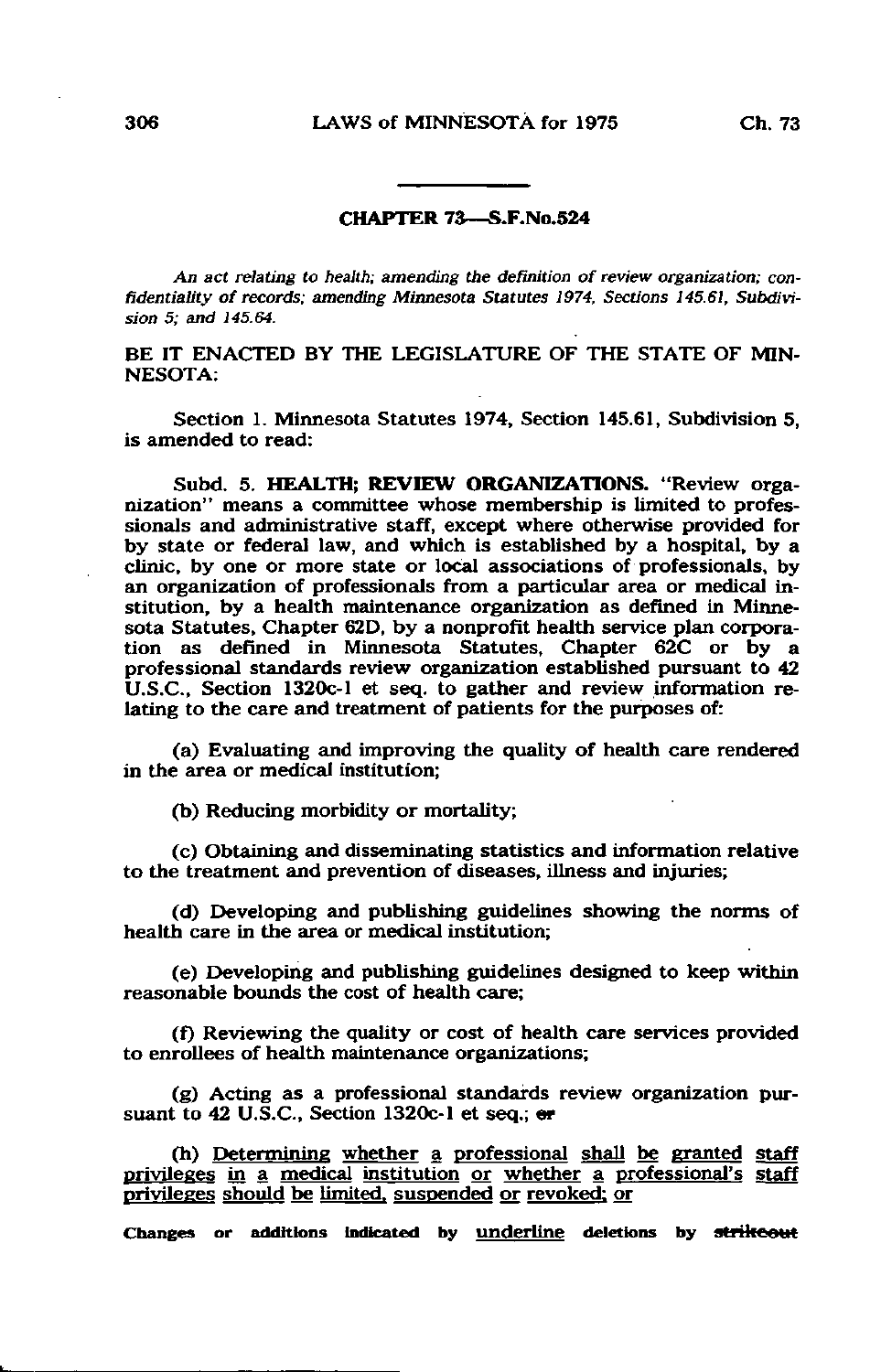fi) Reviewing, ruling on, or advising on controversies, disputes or questions between:

(1) health insurance carriers or health maintenance organizations and their insureds or enrollees;

(2) professional licensing boards acting under their powers including disciplinary, license revocation or suspension procedures and health providers licensed by them when the matter is referred to a review committee by the professional licensing board;

(3) professionals and their patients concerning diagnosis, treatment or care, or the charges or fees therefor;

(4) professionals and health insurance carriers or health maintenance organizations concerning a charge or fee for health care services provided to an insured or enrollee; or

(5) professionals or their patients and the federal, state, or local government, or agencies thereof.

No party shall be bound by a ruling of a review organization pursuant to this clause on a controversy, dispute or question unless he agrees in advance, cither specifically or generally; to be bound by the ruline.

Sec. 2. Minnesota Statutes 1974, Section 145.64, is amended to read:

145.64 CONFIDENTIALITY OF RECORDS OF REVIEW ORGA-NIZATION. All data and information acquired by a review organization, in the exercise of its duties and functions, shall be held in confidence, shall not be disclosed to anyone except to the extent necessary to carry out one or more of the purposes of the review organization, and shall not be subject to subpoena or discovery. No person described in section 145.63 shall disclose what transpired at a meeting of a review organization except to the extent necessary to carry out one or more of the purposes of a review organization. The proceedings and records of a review organization shall not be subject to discovery or introduction into evidence in any civil action against a professional arising out of the matter or matters which are the subject of consideration by the review organization. Information, documents or records otherwise available from original sources shall not be immune from discovery or use in any civil action merely because they were presented during proceedings of a review organization, nor shall any person who testified before a review organization or who is a member of it be prevented from testifying as to matters within his knowledge, but a witness cannot be asked about his testimony before a review organization or opinions formed by him as a result of its hearings. The provisions of this section shall not apply to a review organization of the type described in section 145.61. subdivision 5. clause (h).

Changes or additions indicated by underline deletions by strikeout